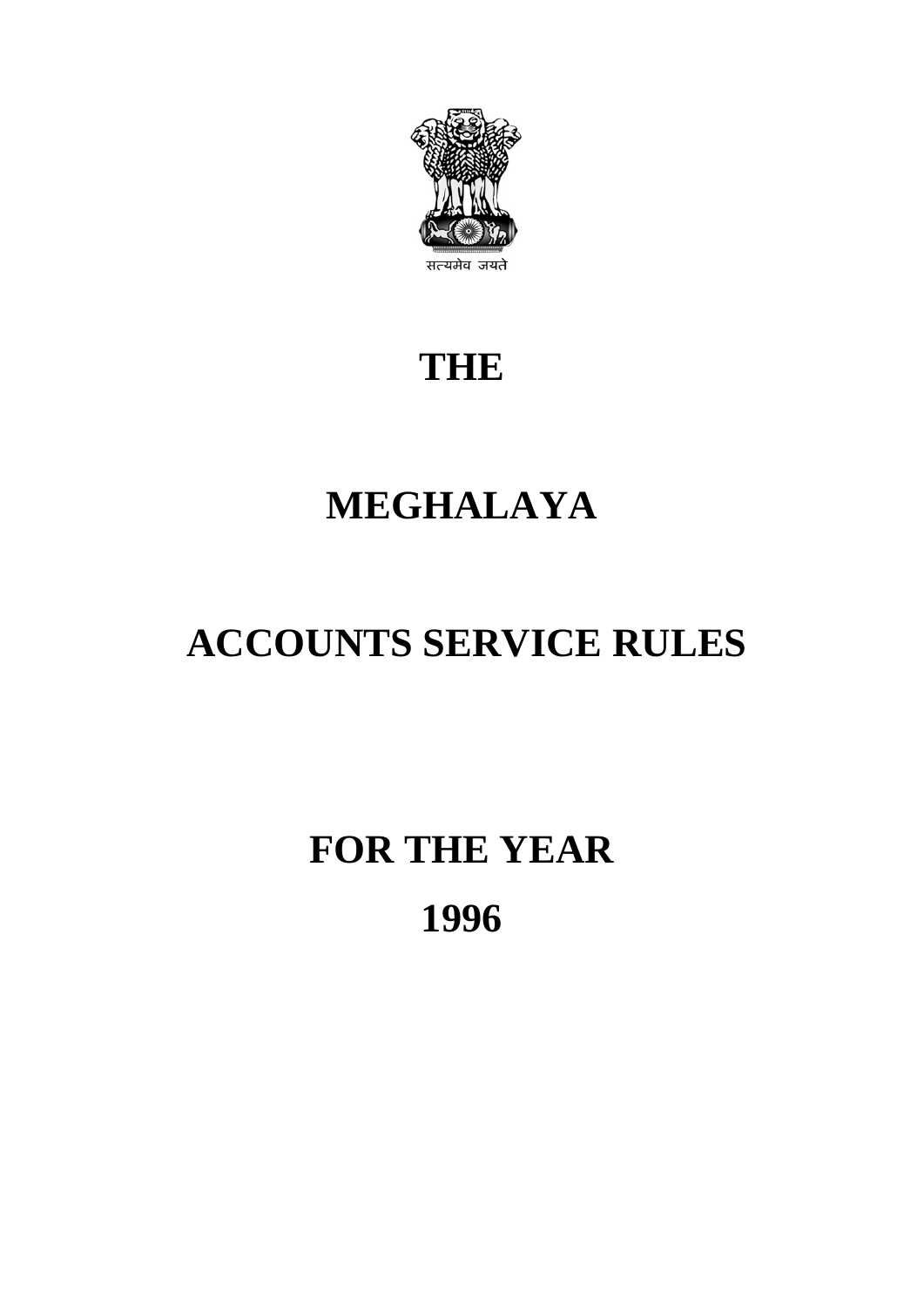### The 29<sup>th</sup> November, 2009

1996 No. FEG. 101/77—In exercise of the powers conferred by the proviso to Article 309 of the Constitution of India, the Governor of Meghalaya is pleased to make the following Rules for regulating the recruitment and the conditions of service of persons appointed to posts in the Meghalaya Accounts Service, namely— The Meghalaya Accounts Service Rules,

1. **Short title and commencement:**—(1) These Rules may be called the Meghalaya Accounts Service Rules, 1996

(2) They shall come into force with effect from the date of their publication in the Official Gazette.

- 2. **Definition**:-- In these rules, unless there is anything repugnant in the subject or context:--
	- (a) "Appointing Authority" means the Governor of Meghalaya in respect of Divisional Accounts Officer and the Director of Accounts and Treasuries in respect of Senior Divisional Accountant and Junior Divisional Accountants;
	- (b) "Commission" means Meghalaya Public Service Commission;
	- (c) "Committee" means the Departmental Promotion Committee constituted under rule 9 as the case may be;
	- (d) "Government" means the Government of the State of Meghalaya;
	- (e) "Governor" means the Governor of Meghalaya;
	- (f) "Member of the Service" means a person appointed or deemed to have been appointed under these rules to any post in the Service;
	- (g) "Rules" means the Meghalaya Accounts Service Rules, 1996;
	- (h) "Schedule" means the Schedule appended to these rules;
	- (i) "Service" means the Meghalaya Accounts Service constituted under these rules;
	- (j) "State" means the State of Meghalaya; and
	- (k) "Year" means a Calendar Year.
- 3. **Constitution of the Service**:-- There shall be conducted a Service to be known as the Meghalaya Accounts Service consisting of the following persons namely:-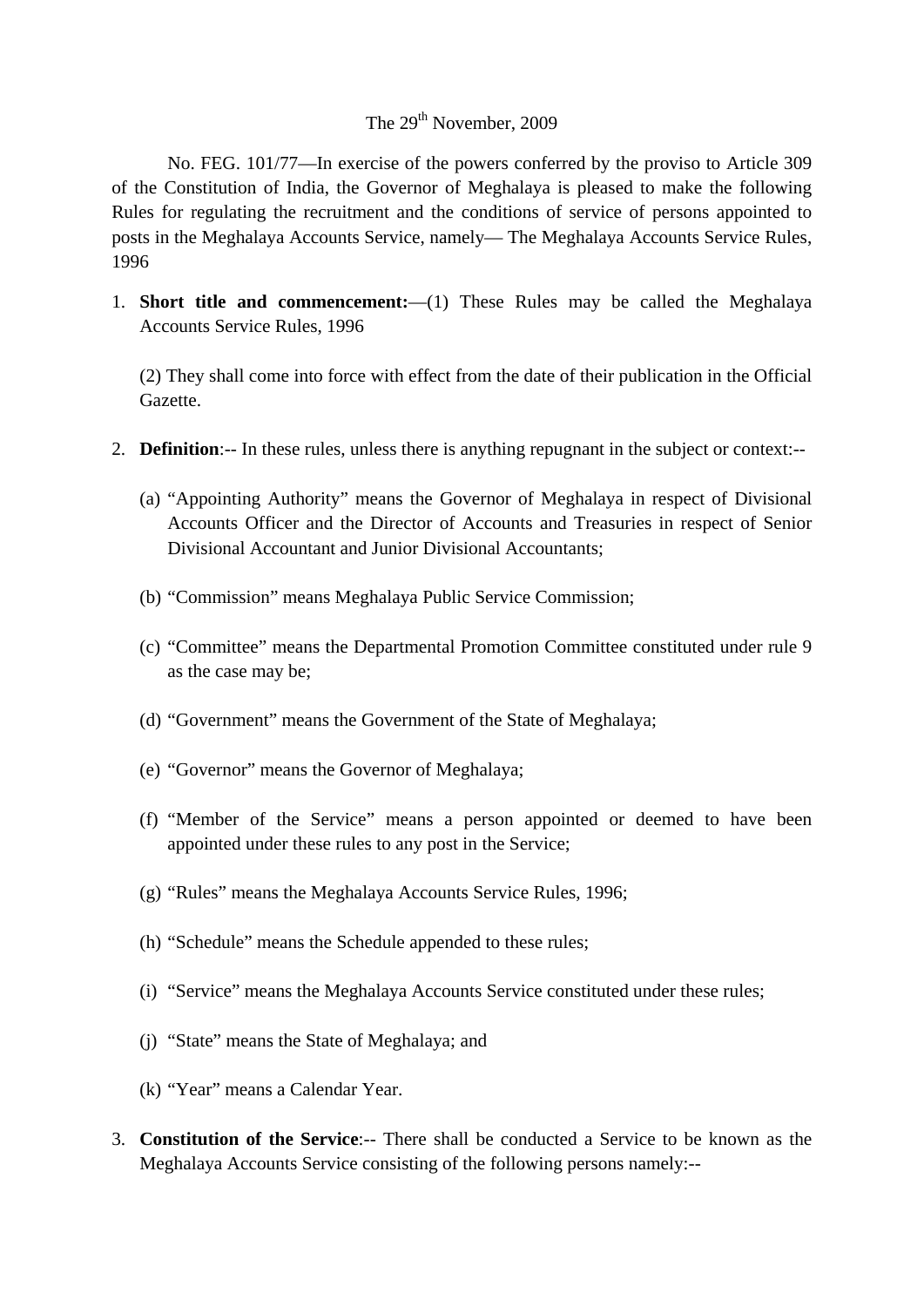- (1) Members of the Assam Subordinate Accounts Service who are allocated to the State of Meghalaya in accordance with the provisions of section 64 (1) of the North eastern Areas (Reorganisation) Act, 1971.
- (2) Persons appointed to different posts in the service on or after  $21<sup>st</sup>$  January, 1972 but before the commencement of these rules.
- (3) Persons recruited to different posts in the service in accordance with the provisions of these rules.
- 4. **Composition of the Service**: -- (1) The Service shall consist of such categories of posts as the Governor may from time to time determine.

 (2) The Service shall, at the commencement of these rules, consist of the following grades and categories of posts, namely:-

> Group—(a) Divisional Accounts Officers. Group—(b) Senior Divisional Accountants. Group—(c) Junior Divisional Accountants.

(3) Each of the three categories of posts mentioned in sub0-rule (2) above, shall form an independent cadre Members of the lower cadre shall have no claim for appointment to the higher cadre accept in accordance with the provisions made in these rules.

- 5. **Status**:-- The Status of the members of the service belonging to the cadre of Divisional Accounts Officers shall be Group 'B' Gazetted and those belonging to the cadre of Senior Divisional Accountants and Junior Divisional Accountants shall be Group 'B' and 'C' non-Gazetted respectively.
- permanent as well as temporary, under each of the cadres mentioned in sub-rule (2) of Rule 4 shall be such as may be determined by Government from time to time. 6. **Strength of the Service**:-- (1) The Strength of the Service and the number of posts,

 (2) At the commencement of these rules, the strength of the service and the posts therein shall be as shown in the Schedule.

7. **Method of Retirement**:-- (1) Divisional Accounts Officer—Appointment to the post of Divisional Accounts Officer shall be made by promotion on the result of the Departmental Promotion Examination conducted by the Commission from amongst the members of the Service belonging to the cadre of Senior & Junior Divisional Accountants, as the case may be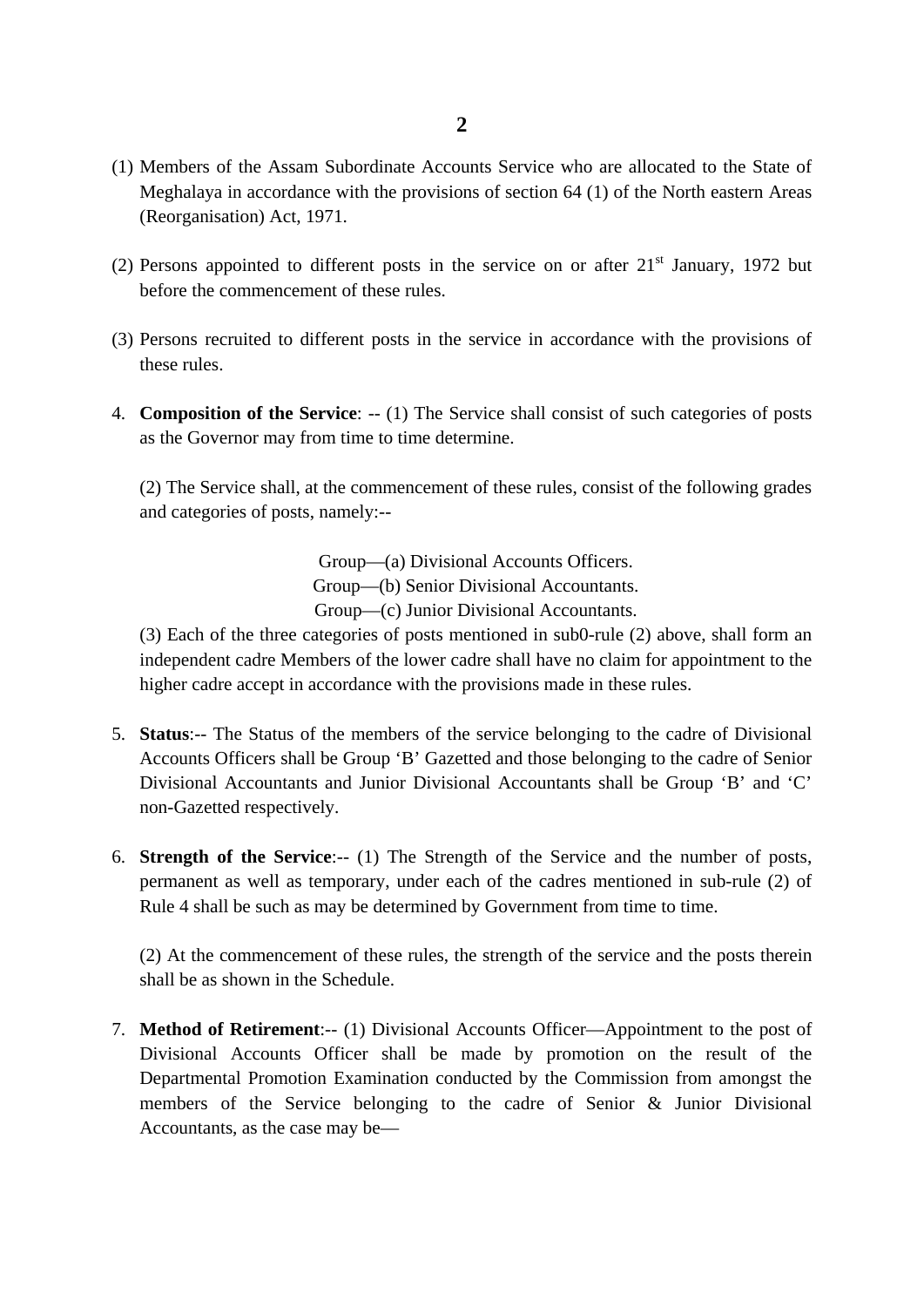(2) Senior Divisional Accountant:-- Appointment to the post of Senior Divisional Accountant shall be made by promotion from amongst the members holding the post of Junior Divisional Accountant who have completed at least 4 (four years of service as such on the first day of the year in which the selection is made and have successfully completed and passed the training as provided under Rule 18 and whose names have been included in the Select List approved under sub-rule (5) of Rule 10.

(3) Junior Divisional Accountant: -- Appointment to the post of Junior Divisional Accountant shall be made by recruitment on the result of the competitive examination conducted by the Commission.

8. **Departmental Promotion Examination**: -- (1) The Departmental Promotion Examination for the purpose of appointment under sub-rule (1) of Rule 7 shall be held at such intervals as the Government may, in consultation with the Commission, from time to time determine.

(2) The examination shall be conducted by the Commission in accordance with such syllabus as the Government may from time to time make in consultation with the Commission determine.

 which shall be determined in accordance with the aggregate marks obtained by each candidate and if two or more candidates obtain equal marks, the Commission shall (3) The Commission shall prepare a list of all successful candidates in order of merit arrange them in order of their relative merit which shall be determined in accordance with the general suitability of the candidate for appointment to the post of Divisional Accountants Officer. The list shall be forwarded to the Appointing Authority. Appointment shall be made subject to availability of vacancies.

9. **Departmental Promotion Committee**:-- (1) For the purpose of appointment by promotion under sub-rule (2) of Rule 7 there shall be a Departmental Promotion Committee consisting of the following members, namely:-

#### **Chairman**—

1. Principal Secretary/Commissioner/Secretary to the Government of Meghalaya, Finance Department.

#### **Member**—

2. Commissioner and Secretary/Secretary/Additional Secretary to the Government of Meghalaya Personnel and A.R. or his representative.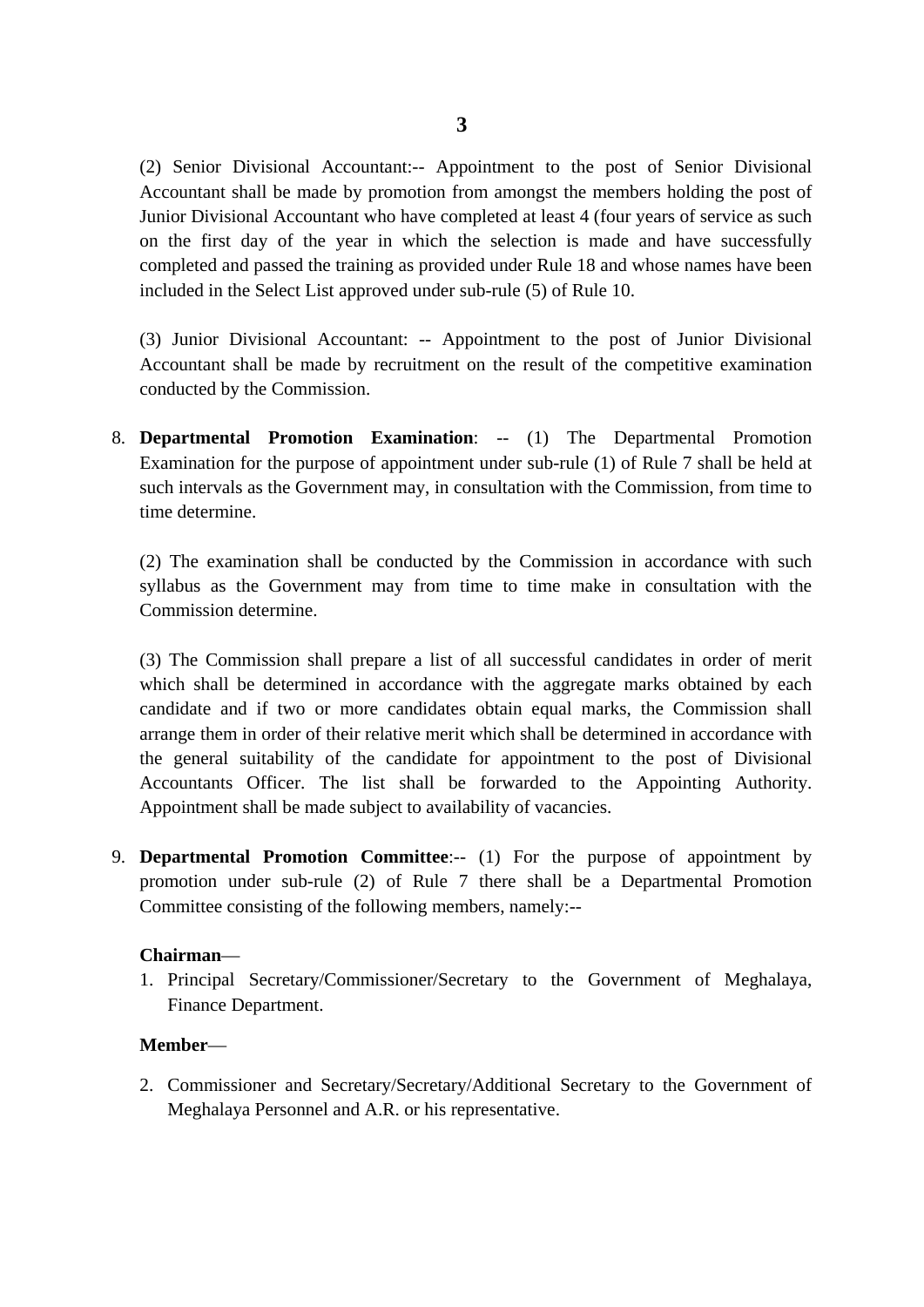### **Member Secretary** —

3. Director of Accounts and Treasuries, Meghalaya.

(2) The Committee may invite any other person to attend its meetings as and when considered necessary.

- 10. **Procedure for preparing the Select List**:-- (1) At the beginning of each year the likely to occur in the particular grade during the year. In order to enable the Committee to following document *viz*. Appointing Authority shall refer to the Committee the approximate number of vacancies prepare the list for promotion to that grade, the Appointing Authority shall furnish the
	- i) A List of members of the service who have passed the Departmental Examination conducted by the Commission in rule 8 and drawn up in order of seniority and consisting three times the number of vacancies referred to in sub-rule (1) ;

Provided that such restriction will not apply in respect of post where the total number of eligible persons is less than three times the number of vacancies and in such cases the Committee shall consider all eligible Officers.

ii) The Character Rolls, Service records of such members. Any other relevant document of the Officers and such other available information as may be considered necessary by the Appointing Authority or as may be required by the Committee to enable it to consider candidate fit for the promotion.

 (2) The Committee after examining the character rolls, service record and other shall be as laid down in Part III of the Instruction appended to the Meghalaya Public documents in respect of such persons, shall prepare a list based on seniority with due regard to individual merit and suitability. The number of persons to be included in the list Service Commission (limitation of function) Regulations 1972. The List shall be forwarded by the Committee to the Appointing Authority.

 Committee shall record in writing the reasons for doing so. (3) The number of persons in the list shall be placed in order of preference for promotion. In every case where a junior member is selected in preference to his seniors, the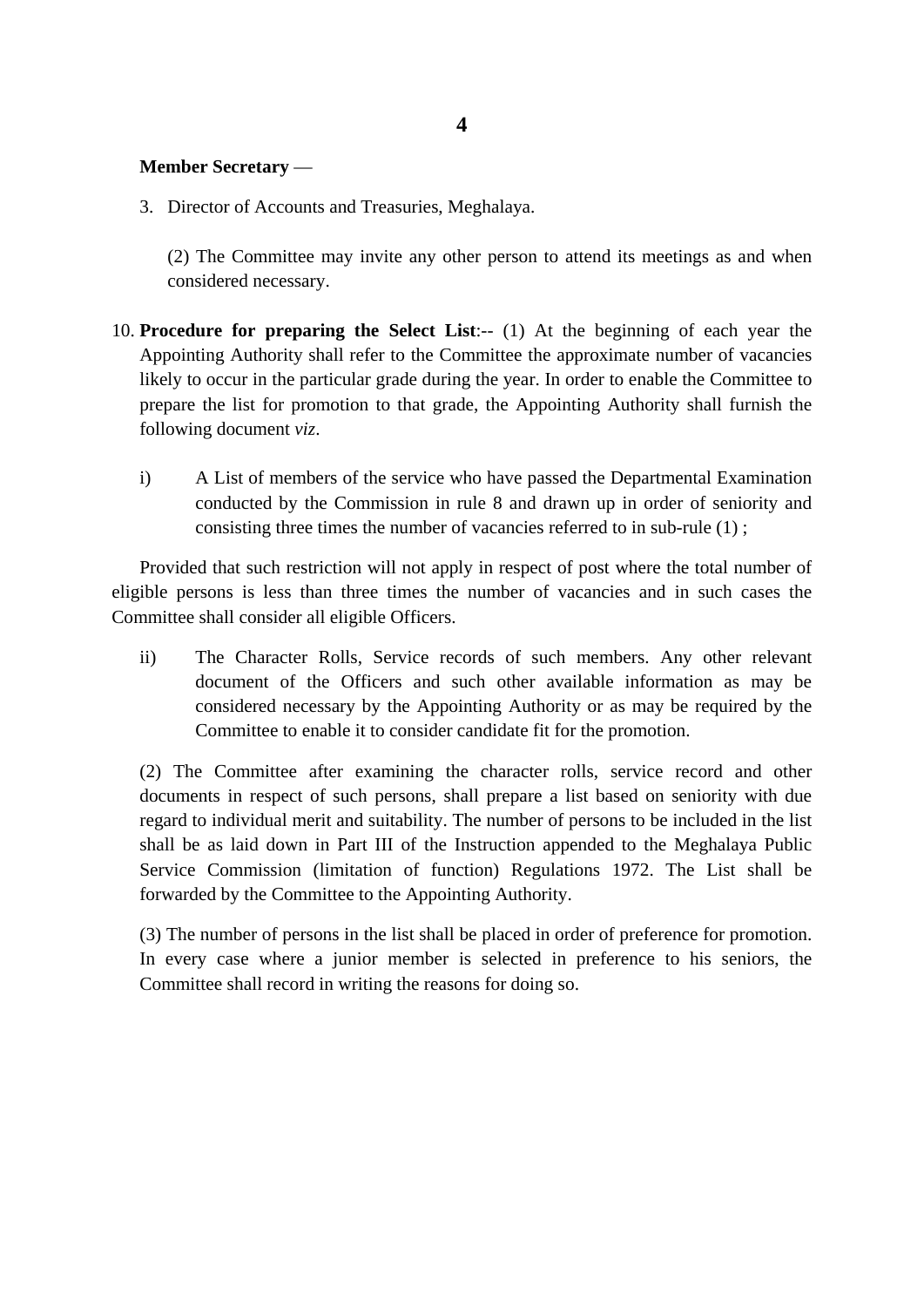list and unless the considers that any change is necessary approved the list. If appointing consideration the comments if any, of the Committee may approve the list with or without modification as may in his opinion deemed it to be just and proper. (4) For the purpose of appointment by promotion under sub-rule (2) of Rule 7 the Appointing Authority shall consider the list prepared by the Committee along with the Character Rolls and Service records and other documents in respect of each person in the authority considers it necessary to make any change in the list received from the Committee, he shall in form the Committee of the changes proposed and after taking into

(5) The lift as approved under sub-rule (4) shall form the Select list for the purpose of appointment under sub-rule (2) of Rule 7.

 11. **Validity of the Select List**:-- (1) The Select list shall ordinarily remain in force for a period of one year unless its validity is extended with the approval of the Appointing Authority.

Provided that such extension shall not be for a total period exceeding six months;

 Provided further that in the event of any great lapse in the conduct or performance of duties on the part of any person in the Select list, the Appointing Authority may, if he thinks fit, remove the name of any such person from the Select list in consultation with the Commission. The reason(s) for doing so is to be recorded in writing.

- (2) The Committee shall meet once a year to review the Select list.
- 12. Conditions of eligibility for Appearing in the Department Promotion Examination:-- In order to be eligible to appear in the Department Promotion Examination as provided under rule 8, a member of the service must satisfy the following conditions, namely:-
	- rendered not less than 4 (four) years of continuous service as Junior Divisional i) He / She belongs to Group (b) of the Service or the applicant concerned must have Account (Group (c) on the date of the advertisement calling for application for the said examination.
	- ii) He / She must have successfully completed and pass the course of training as provided under Rule 18.
	- iii) He / She must have completed the period of probation to the satisfaction of the Appointing Authority.
- 13. **Direct Recruitment**: -- (1) Competitive Examination for direct recruitment under subrule (3) of Rule 7 shall be held at such intervals as the Government may, in consultation with the Commission from time determined. The date on which and the place at which the examination shall be fixed by the Commission.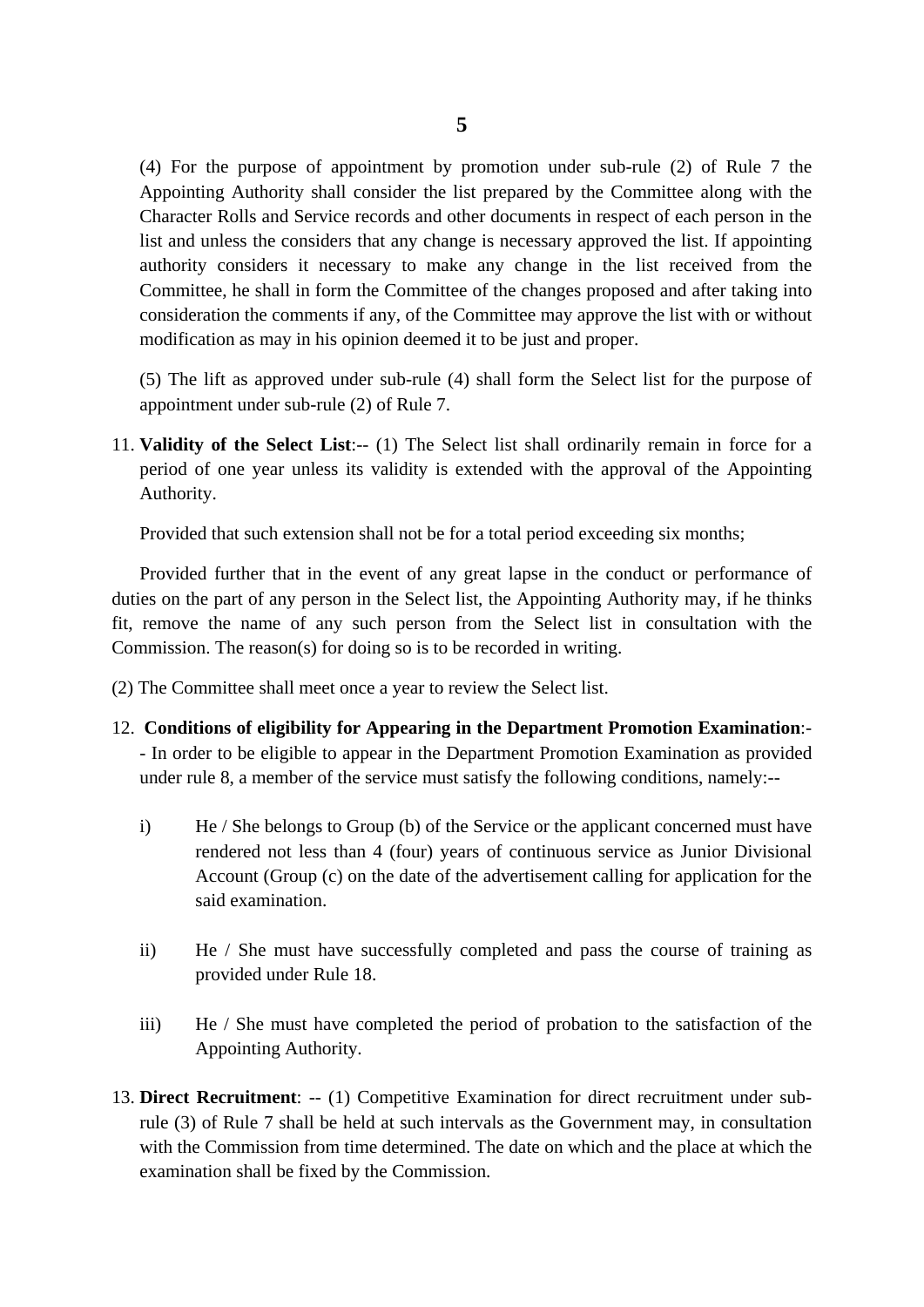(2) The examination shall be conducted by the Commission in accordance with such Rules and syllabus as the Government may from time to time make in consultation with the Commission.

 (3) of the number of vacancies to be filled up on the result of each examination, there shall be extent and subject to the conditions as the Government may from time to time prescribed. reservation in favour of candidates belonging to Scheduled Castes and Scheduled Tribes to

(4) The Commission shall prepare a list of all successful candidates in order of merit which shall be determined in accordance with the aggregate marks obtained by each candidate, if two or more candidates obtained equal marks, the Commission shall arrange them in order of their relative merit which shall be determined in accordance with the general suitability of the candidates for appointment to the service. The number of persons to be included in the list shall be as laid down in Part IV of the Instruction appended to the Meghalaya Public Service Commission (Limitation of Functions) Regulations, 1972. The list shall be forwarded to the Appointing Authority.

(5) The inclusion of a candidate's name in the list shall confer no right to appointment unless the Appointing Authority is satisfied after such enquiry as may be considered necessary that the candidate as suitable in all respects for appointment to the post and that appointment is subject to availability of vacancy.

- 14. **Condition of Eligibility for Appearing at the Competitive Examination**:- In order to be eligible to complete at the examination a candidate must satisfy the following conditions, namely:
	- i) **Nationality**—He must be a citizen of India.
	- ii) **Age**—He must have attained the age of 18 years and must not have exceeded the age of 27 years on first day of the years in which the advertisement for the post is notified.

Provided that in the case of candidates belonging to the Scheduled Castes and Scheduled Tribes, the upper age limit will be subject to any relaxation made by Government from time to time.

- must iii) **Educational Qualification**—A candidate must hold a degree in Arts/Science/Commerce from any recognised University.
- iv) He must pay the fees prescribed by the Commission.
- for admission to the Examination shall be final and no candidate to whom a v) The decision of the Commission as to the eligibility or otherwise of a candidate certificate of admission has not been issued by the Commission shall be admitted to the examination.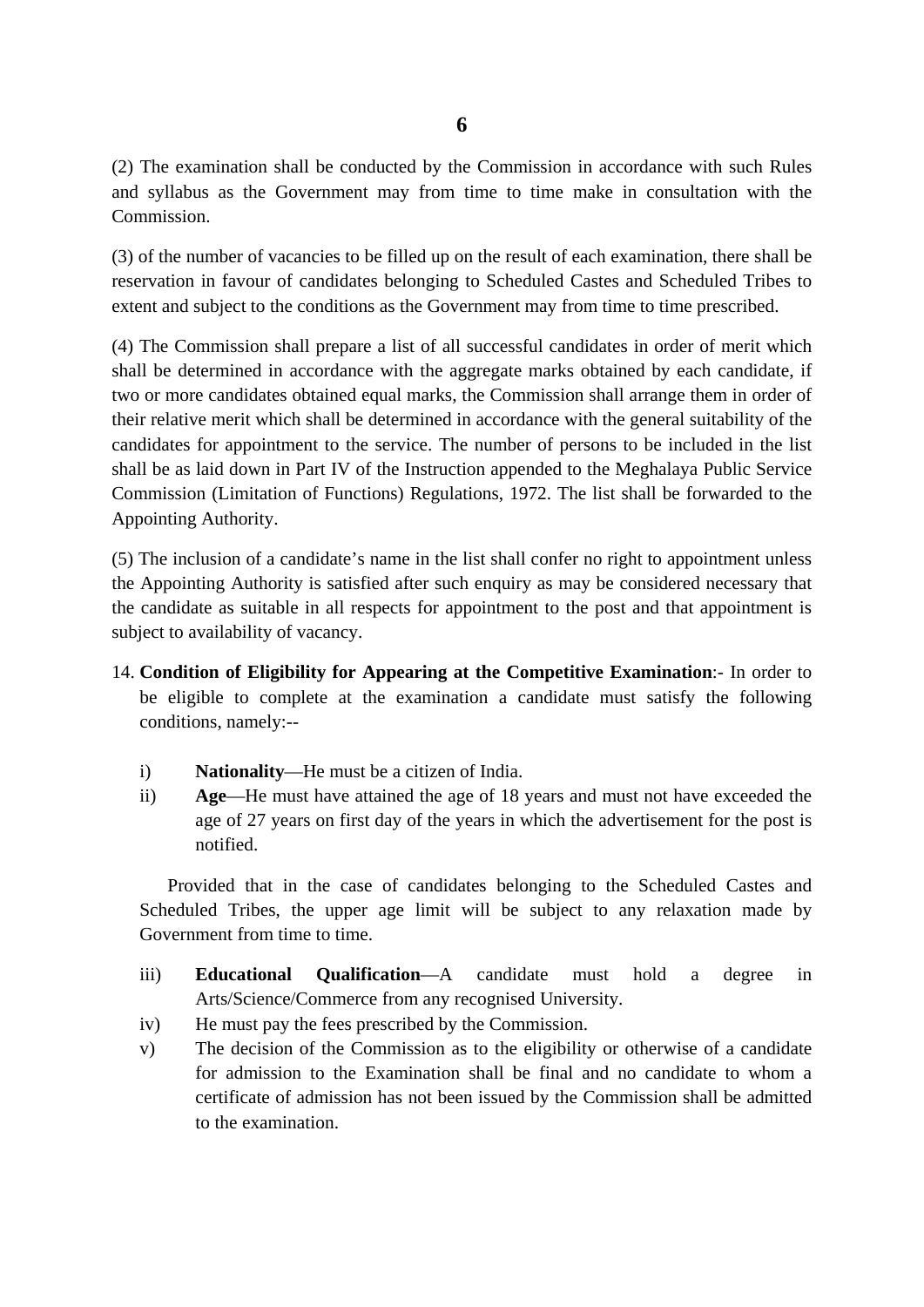15. **Disqualification for appointment to posts in the Service**—(1) No person shall be appointed who, after such medical examination as the Government may prescribe, is not found to be in good mental or bodily health and free from any physical defect or infirmity which may render him unfit in the discharge of his duties in the Service.

(2) No person shall be appointed to posts in the service who had been convicted for any offence involving moral turpitude.

(3) No person who has more than one spouse living shall be eligible for appointment to posts in the service.

 so, exempt any person from the operation of this sub-rule. Provided that the Governor may, if he is satisfied that there are special grounds for doing

(4) No person who attempts to enlist support for his candidature either directly or indirectly by any recommendation, either written or oral or by other means, shall be appointed to posts in the service.

16. **Appointment to the Service—**(1) Appointment to the posts in the service shall be made by the Appointing Authority and in respect of divisional Accounts Officer it shall be notified in the Meghalaya Gazette.

 rule (3) of Rule 7 shall be made in order in which the names of candidates appear in the (2) (a) Subject to provisions of sub-rule (3) and (5) of Rule 13 appointment under Sublist prepared by Commission under sub-rule (4) of Rule 13.

 extends the period joining which shall not in all exceed 3 (three) months, the appointment (b) A person appointed by direct recruitment shall join within 15 days from the date of receipt of the order of appointment, failing which, and unless the Appointing Authority shall be cancelled.

 names appear in the list prepared by Commission under sub-rule (3) of Rule 8 subject to (3) Appointment under sub-rule (1) of Rule 7 shall be made in the order in which the provisions of sub-rule (4) of Rule 8.

(4) Appointment under sub-rule (2) of rule 7 shall be made in the order in which the names of candidates in the Select list approved under sub-rule (5) of Rule 10.

 17. **Probation**—Every person appointed in accordance with the provisions of these rules to the cadre of Junior Divisional Accountant shall be placed on probation for a period of 2 (two) years from the date of appointment.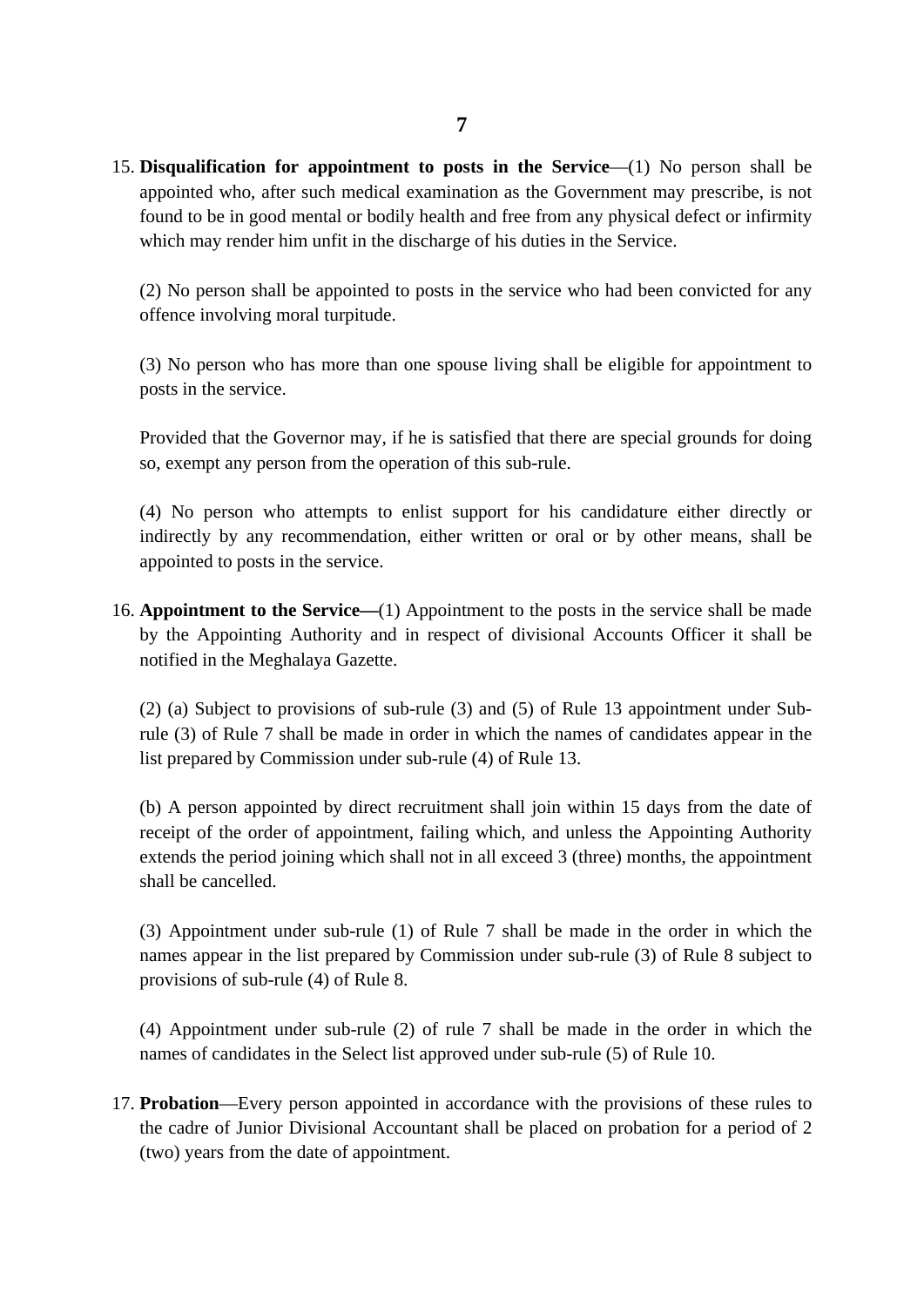Provided that the period of probation may for good and sufficient reasons, be extended by the Appointing Authority in individual cases by a period not exceeding one year.

Provided further that where a person appointed to the post could not be placed on probation for want of permanent vacancy, any period which he has rendered in a temporary capacity may, having regard to his performance be counted towards the period of probation.

- 18. **Departmental examination and training**—Every person appointed to posts in the service after the commencement of these rules shall, during the period of probation complete successfully such training as may be prescribed by the appointing authority and pass the Departmental Examination conducted by the Appointing Authority/Commission.
- 19. **Discharge or Reversion**—A probation shall be liable to be discharged from the post or shall be liable to be reverted to the post he holds a lien/substantive post, if:-
	- (1) He/she fails to make sufficient use of the opportunities given during the training or otherwise fails to give satisfactory performance during the period of probation; or is otherwise considered unsuitable during or at the end of probation.
	- (2) He/she fails to pass the departmental examination, unless the appointing authority permits him to sit for re-examination in the subject or subjects which the failed; or
	- the Appointing Authority is satisfied that the probationer is ineligible or otherwise (3) On any information received to his nationality, age, health, character and antecedents, unfit for being a member of the Service.
- belonged to and appointed by the Government of Assam before 21<sup>st</sup> January, 1972 and 20. **Seniority**—(1) The interse seniority of the members of in the service who originally who are allocated to the State of Meghalaya in accordance with the provisions of Section 64 (1) of the North Eastern Areas (Reorganisation) Act, 1971 in the respective cadre, shall be as it was in the corresponding cadre under the Government of Assam prior to their allocation to the State of Meghalaya.

 Government of Assam under the same recommendation shall be determined in the order in which their names appeared in the list prepared by the Assam Public Service above in the respective cadre. (2) Notwithstanding anything contained in sub-rule (1) above the interse seniority of the members of the service appointed by the Government of Meghalaya on the recommendation of the Assam Public Service Commission during the period from 2<sup>nd</sup> April, 1970 to  $20<sup>th</sup>$  January, 1972 (both days inclusive) vis-a-vis those appointed by the Commission. Such members shall be junior to all the members mentioned in sub-rule (1)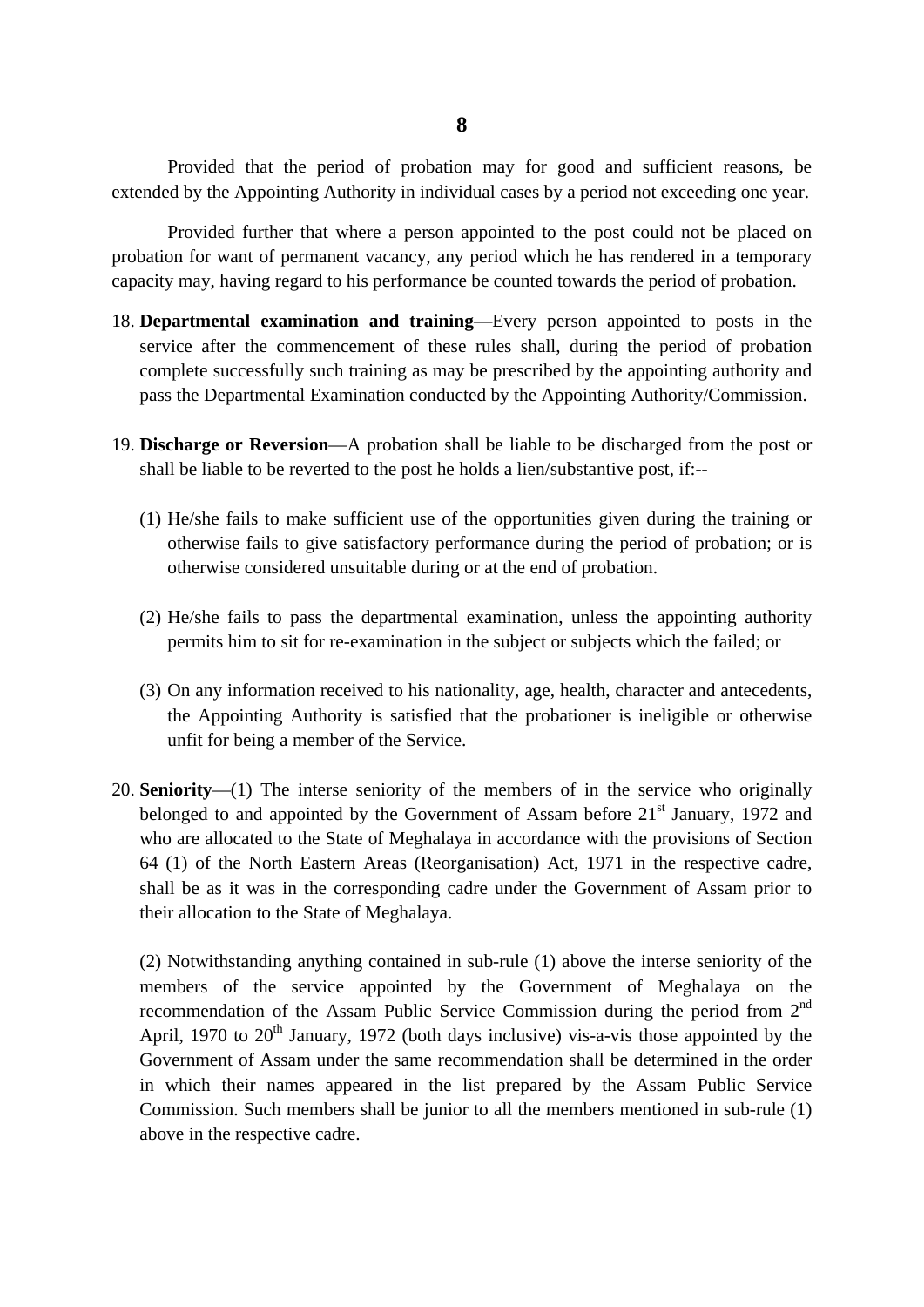after  $21<sup>st</sup>$  January, 1972 but before the commencement of these Rules shall be in the (3) The interse seniority of the members of the service in any cadre appointed on or order in which their names appear in the respective list prepared by the Commission. Such members of the service shall be junior to all members mentioned in sub-rule (1) and (2) in respective cadres.

(4) The interse seniority of the members of the service appointed to different cadres after the commencement of these rules shall be in the order in which their names appear in the Merit list prepared by the Commission under sub-rule (3) of Rule 8 or in the select list approved under sub-rule (5) of Rule 10. Such members shall unior to all the members mentioned in sub-rule  $(1)$ ,  $(2)$  and  $(3)$  above in the respective cadres.

 probation on account of his failure to qualify for such confirmation he shall lose his (5) If confirmation of any member of the service is delayed beyond two years of position in order of seniority in the cadre vis-a-vis such of his juniors as may be confirmed earlier than him. His original position in that particular cadre shall, however, be restored in his confirmation subsequently.

- 21. **Confirmation**:-- (1) Confirmation of a member of the service appointed to post of Divisional Accounts Officer and Senior Divisional Accountant shall be made according to seniority in that cadre subject to the following conditions:
	- i) That he has served not less than 1 (one) year in the post where he is to be confined
	- ii) That the performance of the employee is satisfactory ( to be judged on the basis of the Annual Confidential Reports and other relevant records);
	- iii) That there is no departmental proceedings/Vigilance enquiry against him;
	- iv) Subject to availability of vacancy and that no officer holds a lien on it.

 (2) Confirmation of a probationer shall be made according to his seniority in that cadre subject to the following conditions:-

- i) That he has completed the period of probation to the satisfaction of the appointing Authority;
- ii) That he has passed the Departmental Examination completely and has successfully undergone the training courses as may be prescribed by the Appointing Authority from time to time.
- iii) That he is considered otherwise fit for confirmation by the Appointing Authority;
- iv) Subject to availability of vacancy;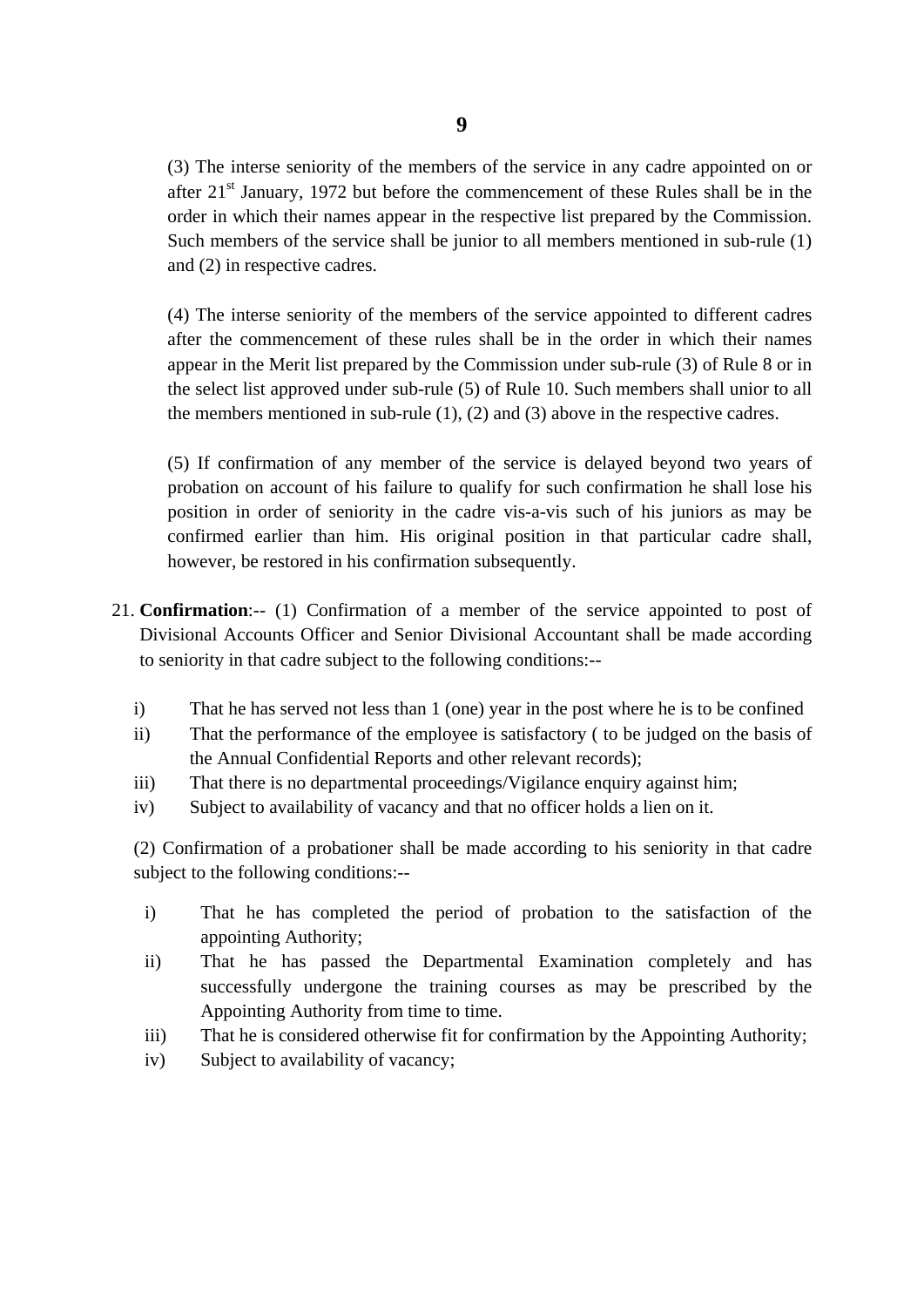training, failing which he shall be liable to removal from service unless the Appointing Provided that where a person is not given opportunity to undergo the prescribed training during the period of probation, his confirmation shall not be held up for reasons of not having successfully undergone the said training but such person shall, when called upon by the Appointing Authority and opportunity given shall successfully undergo the said Authority allow him other chances;

 Provided further that the Appointing Authority may for good and sufficient reasons except a member of the service from passing any one or more of the prescribed Departmental Examination and Training and confirm him in the respective cadre of the service.

 to have been confirmed in the Service and in that posts under those rules. (3) A person who immediately before the commencement of these rules is holding any post in the Schedule and has been confirmed in any of the posts therein shall be deemed

- Gradation List as on  $1<sup>st</sup>$  January consisting of the names of all members of the Service, shall be also indicated against each name. 22. **Gradation List**: -- There shall be prepared and published annually an up to date. cadre-wise and drawn up in order of seniority and other particulars relating to the date of birth and appointment to the Service and such other details relevant to the Service Career
- 23. **Time Scale Pay**: -- The time scale pay admissible to the member of the service in the respective cadre shall be as shown in the Schedule subject to revision by Government from time to time.
- 24. **Increment**: -- (1) The first increment admissible to a member of the service in the cadre of Junior Divisional Accountant shall accrue on the expiry of one year from the date of his joining the post; but subsequent increments shall be allowed only on his passing the Departmental Examination and on his successfully completion of the Training Courses as may be prescribed.

(2) The pay of a member of the service on his passing the Departmental Examination and/or the prescribed Training Course shall be fixed at such a stage in the Junior Divisional Account at cadre time scale of pay as if he has been allowed his increments due but he shall not be entitled to any arrear in pay on account of withholding of due increments for the period prior to the date of his passing the Departmental Examination and/or the prescribed Training Course.

25. **Posting and transfer**: -- A member of the service shall be liable to be posted and/or transferred anywhere within the State of Meghalaya or if so required, to any other Department of the Government or a corporate body in the affairs of which the Government may be substantially interested in the interest of Public Service and in such case the member shall not have option against such posting or transfer.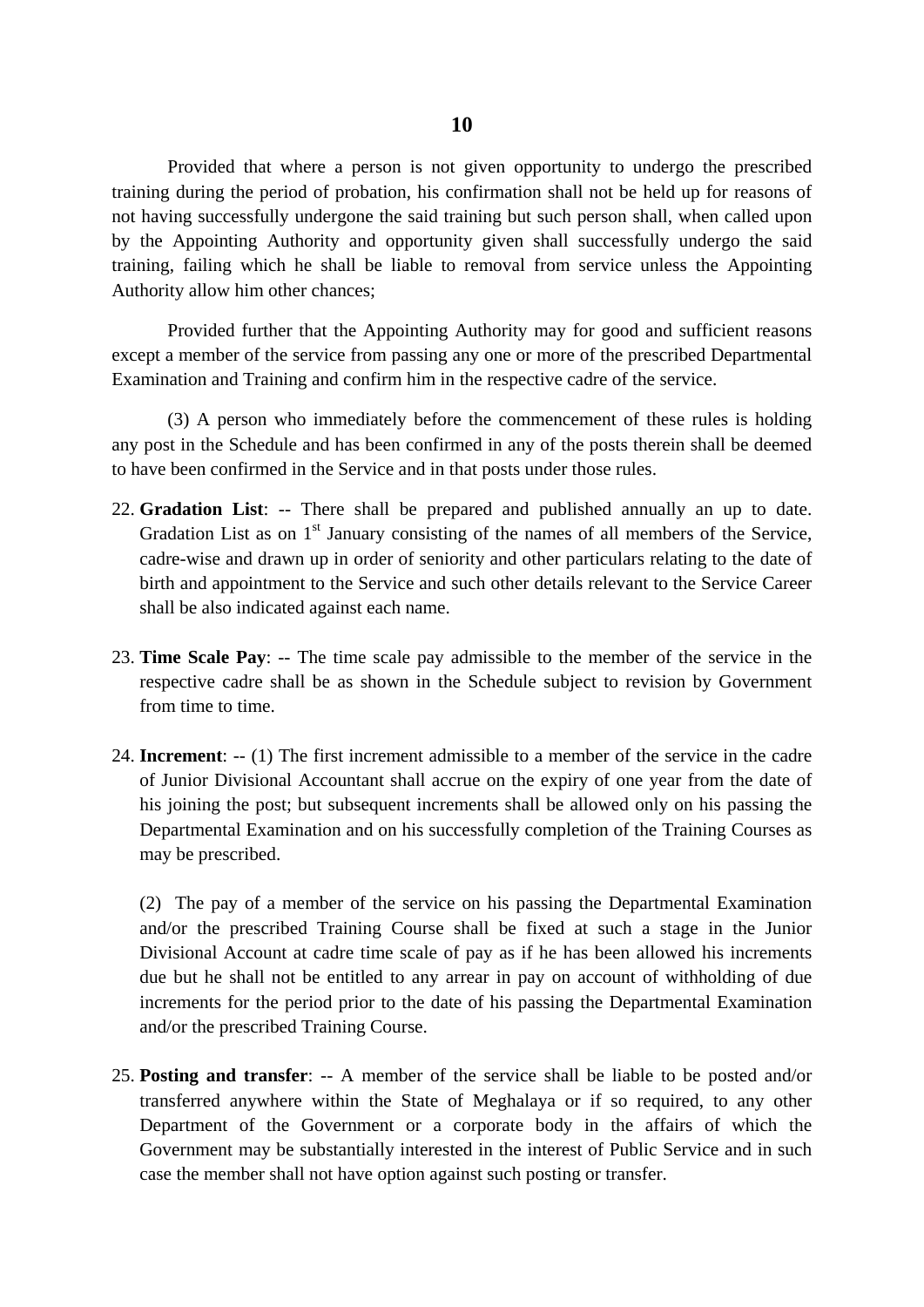- 26. **Leave, Pension, etc., and other Conditions of Service**: -- Except as provided in these rules all matters generally to pay and allowances, leave, Pension, discipline and other conditions of service shall be regulated by the general rules and/or order made by the Government from time to time and applicable to other State Government servants of corresponding status.
- particular case or cases or results in any particular post or posts being left unfilled for promotion to such post (s), may dispense with or relax the requirement of any of these Rules to such extent and subject to such conditions, as he may considered necessary for 27. **Power of the Governor to dispense with or relax any Rule**:-- The Governor, if satisfied that the operation of any of the provisions of these Rules causes undue hardship in any want of person (s) possessing the minimum experience as specified by those Rules for resolving the difficulty or for dealing with the case in a just and equitable manner, or for meeting the exigencies of public interest.

 favourable to him than that provided under this Rules. Provided that the case of any person shall not be dealt with in any manner less

- 28. **Interpretation**:-- If any question arises, relating to the interpretation of these rules, the decision of the Government in the Finance (E) Department with the approval of the Personnel and A.R. Department shall be final.
- 29. **Repeal and saving**: -- All rules, orders or notifications corresponding to and in force immediately before the commencement of these Rules are hereby repealed.

Provided that all orders made or action taken under the rules, orders or notifications so repealed or any action taken in pursuant thereto shall be deemed to have been validly made or taken under the corresponding provisions of these Rules.

> Principal Secretary / Secretary to the Govt. of Meghalaya, Finance (Establishment) Deptt.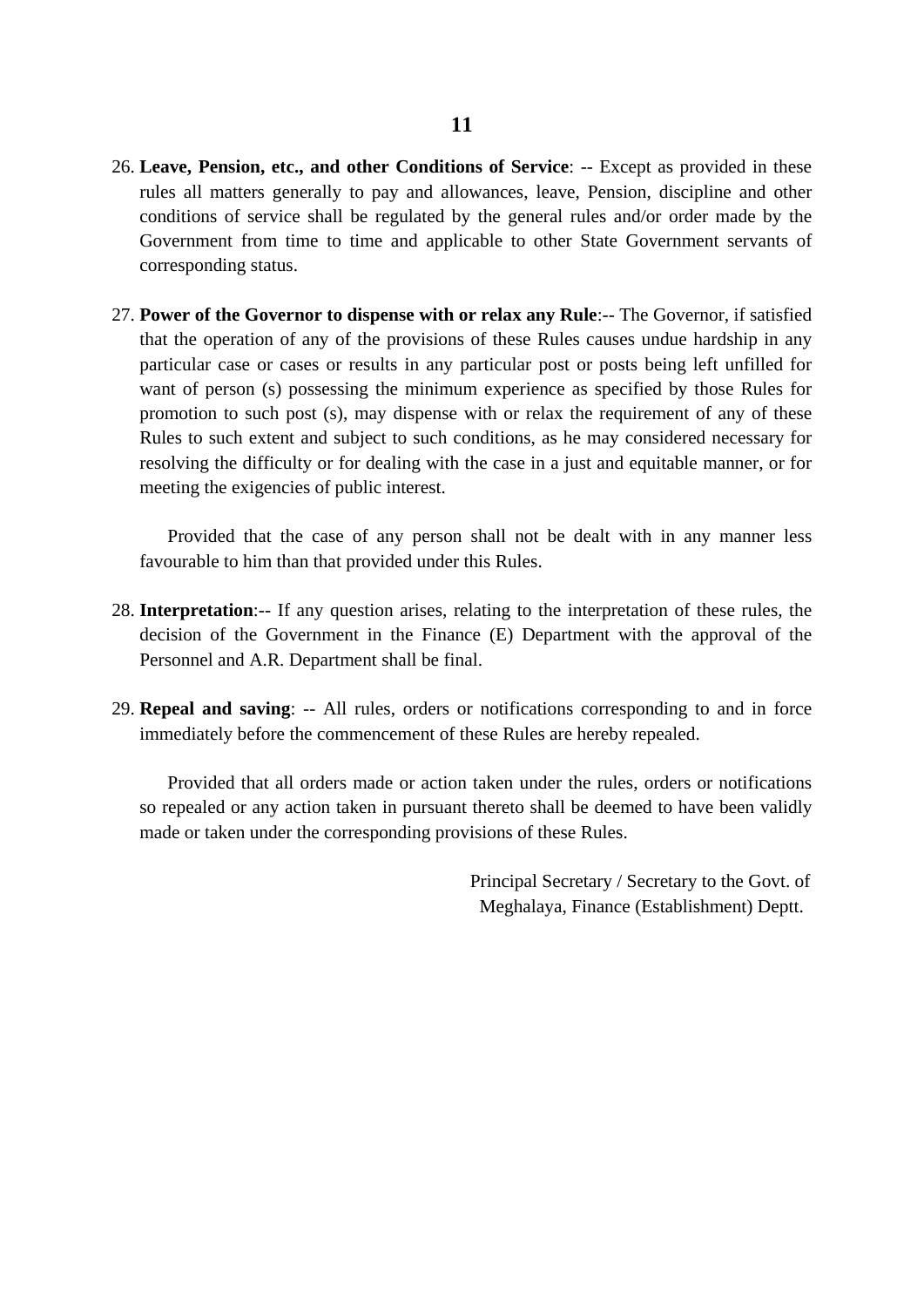## **12 SCHEDULE-I (Rule 6 and Rule 23)**

| Serial<br>No. | Name of Post          | Time scale of pay                      | Number of posts |           |       |
|---------------|-----------------------|----------------------------------------|-----------------|-----------|-------|
|               |                       |                                        | Permanent       | Temporary | Total |
| 1.            | Divisional            | $1,976 - 80 - 2,375 -$<br>Rs.          | 22              | 40        | 62    |
|               |                       | Accounts Officer E.B.--90--2825--100-- |                 |           |       |
|               | .                     | $3,425 - E.B. - 110 - 3,975$           |                 |           |       |
|               |                       |                                        | 16              | 30        | 46    |
| 2.            | Senior Divisional Rs. | $1,800 - 70 - 2,150 -$                 |                 |           |       |
|               | $Accounts$            | $E.B. -80 - 2,550 - 90 -$              |                 |           |       |
|               |                       | 3,000-100-3,600                        |                 |           |       |
| 3.            | Junior Divisional Rs. | $1,700 - 50 - 1,950 -$                 | 106             | 47        | 153   |
|               | Accounts              | $E.B. -60 - 2,370 - 70 -$              |                 |           |       |
|               |                       | 3,070                                  |                 |           |       |

Principal Secretary / Secretary to the Govt. of Meghalaya,

Finance (Establishment) Deptt.

### **SCHEDULE-II (Rule 8 (2)) Rules and Syllabus for the Meghalaya Accounts Services (Promotion) Examination.**

| Subject                                                                                                                                                                        | Time               | Maxim<br>um<br>marks | <b>Marks</b><br>required<br>for passing | Percentage<br>οf<br>exemption<br>marks |
|--------------------------------------------------------------------------------------------------------------------------------------------------------------------------------|--------------------|----------------------|-----------------------------------------|----------------------------------------|
| 1. Arithmetic and Mensuration<br>(Elementary but Practical).                                                                                                                   | 2<br>3hrs.         | 3<br>100             | 4<br>40 percent                         | 5<br>45 percent                        |
| 2. Elementary Book-Keeping                                                                                                                                                     | 3hrs.              | 100                  | 40 percent                              | 45 percent                             |
| 3. Public works Accounts and Procedure                                                                                                                                         | 3hrs               | 100                  | 40 percent                              | 45 percent                             |
| 4. Viva Voce on (3) above                                                                                                                                                      | $1\frac{1}{2}$ hrs | 100                  | 40 percent                              | 45 percent                             |
| Accounts<br>5. General<br>Treasury<br>and<br>Financial Rules (both Central and State)<br><b>Fundamental Rules and Subsidiary Rules</b><br>(State and Pension portion of C.S.R) | 3 hrs              | 100                  | 40 percent                              | 45 percent                             |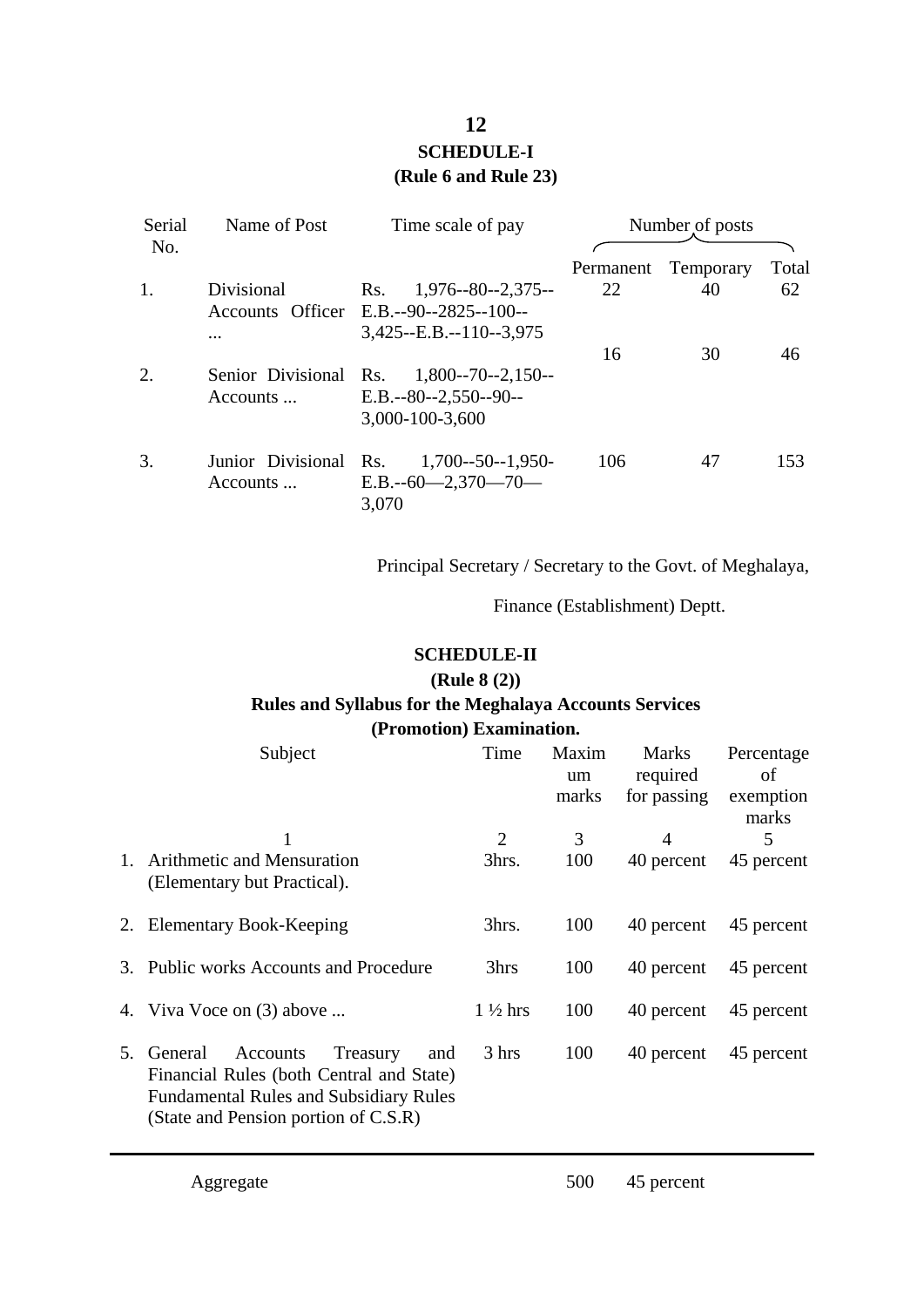No book will be applied for any paper

- 1. Any candidate failing an Examination but securing exemption marks in a subject will not be required to appear again in that subject. Papers 3 and 4 should be treated as separate subjects or in other words only a candidate who obtains 50 percent marks or above in such of these papers will become eligible for exemption.
- 2. The syllabus of the subjects 1 to 5 will be as follows:--
	- prescribed for the Matriculation or the School leaving Certificate Examination. i) **Arithmetic and Mensuration—The standard for this will be the same as that** The Book "Mensuration for Indian School and Colleges, Part I" by Pierpoint has been prescribed as representing the standard expected of the candidates in this subject.
	- ii) **Elementary Book Keeping**—The paper in this subject will be of a fairly elementary character. The "Students complete Commercial Book-Keeping, Accounting and Banking" by Further Field house has been prescribed as the Text Book for the paper in this subject, but it should be supplemented by a lnowledge of the following chapters in "Advanced Accounts" by R.N. Carter (Third Addition, revised, 1949).
	- CHAPTER I—Book-Keeping up to the Trial Balance.
	- CHAPTER II—Trading and Profit and loss Accounts and Balance Sheet.
	- CHAPTER V—Depreciation, Sinking Funds, Reserves, Reserve Funds, Secret Reserves.
	- CHAPTER VI—Bill of Exchange, Promissory Notes, Cheques.
	- CHAPTER IX—Self Balancing Ledgers.
	- CHAPTER X—Capital and Revenue Accounts, receipts and Payments Accounts, Income

and Expenditure Accounts.

CHAPTER XVI—Manufacturing and Working Accounts and Cost Book Mining

Company.

CHAPTER XVII—Cost Accounts

CHAPTER XVIII—Double Accounts System.

NOTE—If there is any charge in the subjects of these Chapters in the subsequent editions of 'Carte' candidates should read the corresponding chapters in the latter edition.